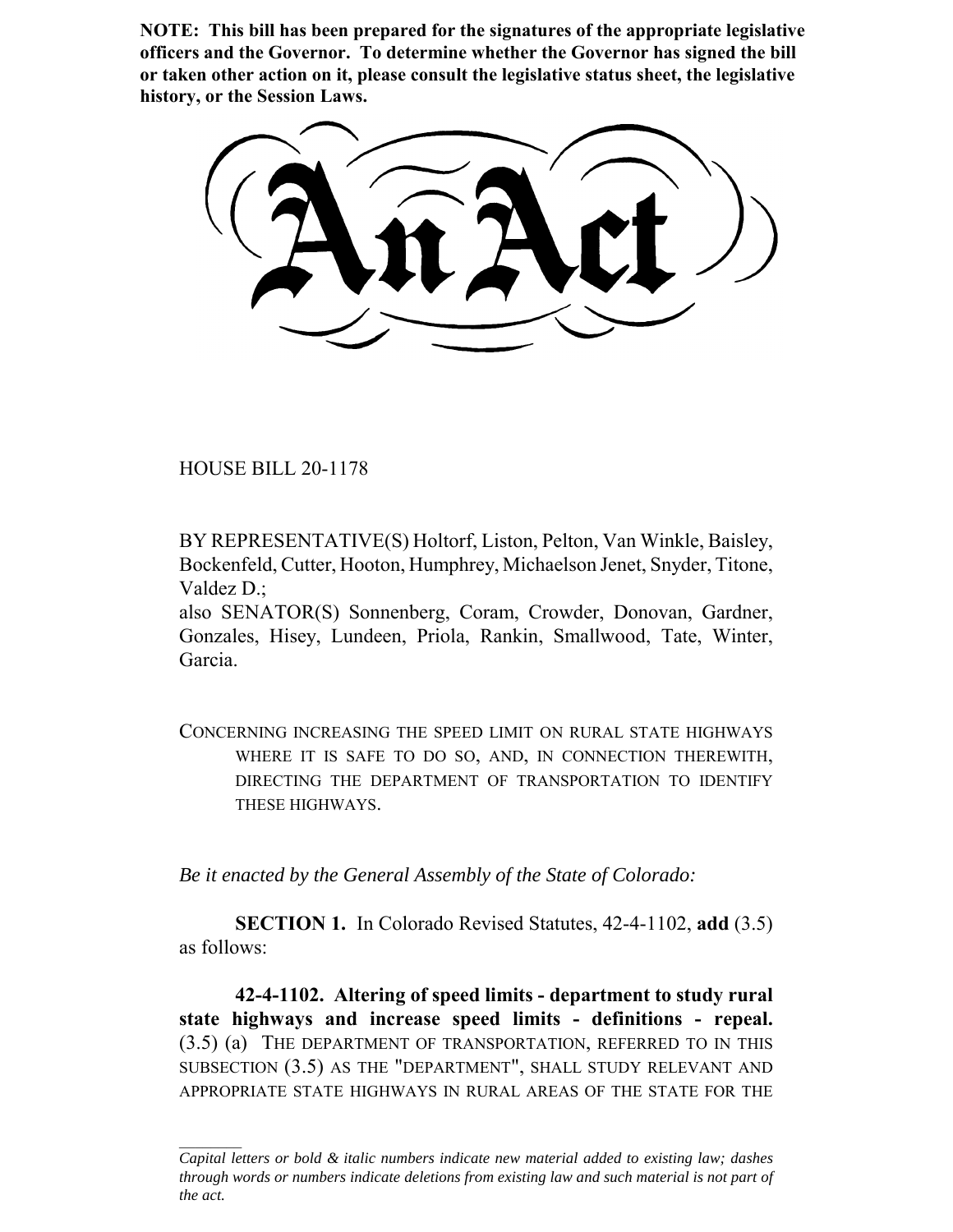PURPOSE OF IDENTIFYING PORTIONS OF RURAL STATE HIGHWAYS WHERE THE SPEED LIMIT CAN BE RAISED AS DESCRIBED IN SECTION 42-4-1101 WITHOUT ENDANGERING PUBLIC SAFETY. IN IDENTIFYING THESE PORTIONS OF RURAL STATE HIGHWAYS, THE DEPARTMENT SHALL CONSIDER:

(I) WHETHER THE PORTION OF HIGHWAY IS PREDOMINANTLY STRAIGHT;

(II) THE QUALITY OF THE SURFACE OF THE PORTION OF HIGHWAY, INCLUDING WHETHER THE PORTION OF HIGHWAY HAS BEEN RESURFACED RECENTLY;

(III) THE PRESENCE OR ABSENCE OF ADEQUATE SPACE ALONG BOTH SIDES OF THE PORTION OF HIGHWAY TO ALLOW A VEHICLE TO SAFELY PULL OVER TO THE SIDE OF THE HIGHWAY;

(IV) THE SAFETY OF VULNERABLE ROAD USERS WHO USE THE PORTION OF HIGHWAY; AND

(V) ANY OTHER SAFETY CONCERNS THAT THE DEPARTMENT, IN ITS DISCRETION, INCLUDES IN THE REPORT.

(b) IN IDENTIFYING PORTIONS OF RURAL STATE HIGHWAYS WHERE THE SPEED LIMIT CAN BE RAISED PURSUANT TO SUBSECTION  $(3.5)(a)$  OF THIS SECTION, THE DEPARTMENT SHALL GIVE PREFERENCE TO PORTIONS OF RURAL STATE HIGHWAYS THAT:

(I) CONNECT RURAL TOWNS TO ONE OR MORE CITIES;

(II) PROVIDE ACCESS TO ONE OR MORE PUBLIC OR PRIVATE SCHOOLS; AND

(III) ARE RELATIVELY HEAVILY TRAVELED.

(c) ON OR BEFORE MARCH 1, 2021, THE DEPARTMENT SHALL COMPLETE THE STUDY DESCRIBED IN SUBSECTION  $(3.5)(a)$  OF THIS SECTION. THE DEPARTMENT SHALL INCLUDE A SUMMARY OF THE STUDY IN THE DEPARTMENT'S NEXT ANNUAL REPORT TO THE LEGISLATIVE COMMITTEES OF REFERENCE PURSUANT TO SECTION 2-7-203.THE SUMMARY MUST INDICATE THE CONCLUSIONS OF THE STUDY AND THE PORTIONS OF RURAL HIGHWAYS

PAGE 2-HOUSE BILL 20-1178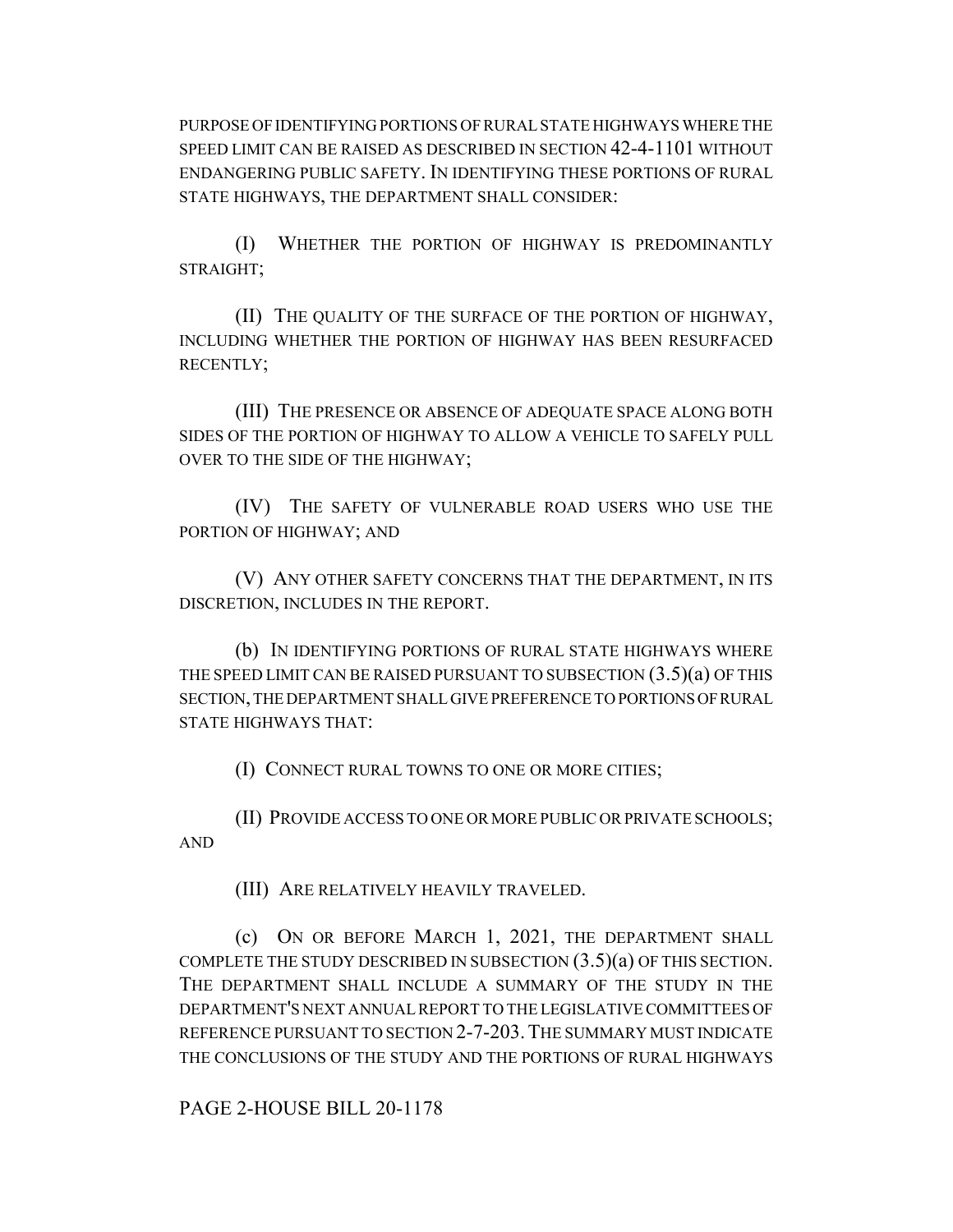FOR WHICH THE DEPARTMENT WILL INCREASE THE SPEED LIMIT.

(d) AS USED IN THIS SUBSECTION (3.5), UNLESS THE CONTEXT OTHERWISE REQUIRES, "VULNERABLE ROAD USER" MEANS:

(I) A PEDESTRIAN;

(II) A PERSON ENGAGED IN WORK UPON A ROADWAY OR UPON UTILITY FACILITIES ALONG A ROADWAY;

(III) A PERSON PROVIDING EMERGENCY SERVICES WITHIN A RIGHT-OF-WAY;

(IV) A PEACE OFFICER WHO IS OUTSIDE A MOTOR VEHICLE AND PERFORMING THE PEACE OFFICER'S DUTIES IN A RIGHT-OF-WAY;

(V) A PERSON RIDING OR LEADING AN ANIMAL; OR

(VI) A PERSON LAWFULLY USING ANY OF THE FOLLOWING ON A PUBLIC RIGHT-OF-WAY, CROSSWALK, OR SHOULDER OF THE ROADWAY:

(A) A BICYCLE, ELECTRICAL ASSISTED BICYCLE, TRICYCLE, OR OTHER PEDAL-POWERED VEHICLE;

(B) A FARM TRACTOR OR SIMILAR VEHICLE DESIGNED PRIMARILY FOR FARM USE;

(C) A SKATEBOARD;

(D) ROLLER SKATES;

(E) IN-LINE SKATES;

(F) A SCOOTER;

(G) A MOPED;

(H) A MOTORCYCLE;

(I) AN OFF-HIGHWAY VEHICLE;

PAGE 3-HOUSE BILL 20-1178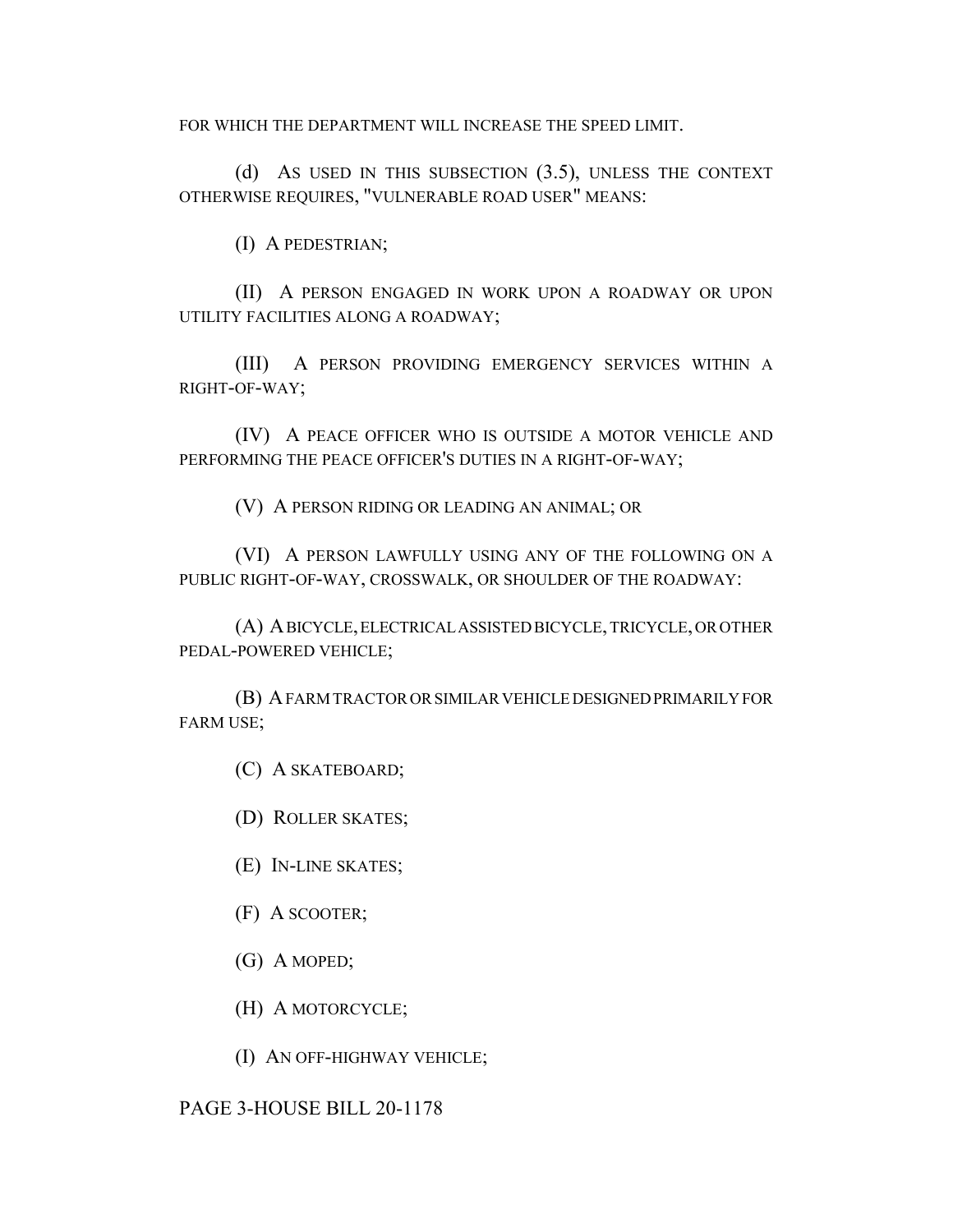- (J) AN ANIMAL-DRAWN, WHEELED VEHICLE;
- (K) FARM EQUIPMENT;
- (L) A SLED;
- (M) AN ELECTRIC PERSONAL ASSISTIVE MOBILITY DEVICE;
- (N) A WHEELCHAIR;
- (O) A BABY STROLLER; OR
- (P) A NONMOTORIZED PULL WAGON.
- (e) THIS SUBSECTION (3.5) IS REPEALED, EFFECTIVE JULY 1, 2022.

**SECTION 2. Act subject to petition - effective date.** This act takes effect at 12:01 a.m. on the day following the expiration of the ninety-day period after final adjournment of the general assembly (August 5, 2020, if adjournment sine die is on May 6, 2020); except that, if a referendum petition is filed pursuant to section 1 (3) of article V of the state constitution against this act or an item, section, or part of this act within such period, then the act, item, section, or part will not take effect unless